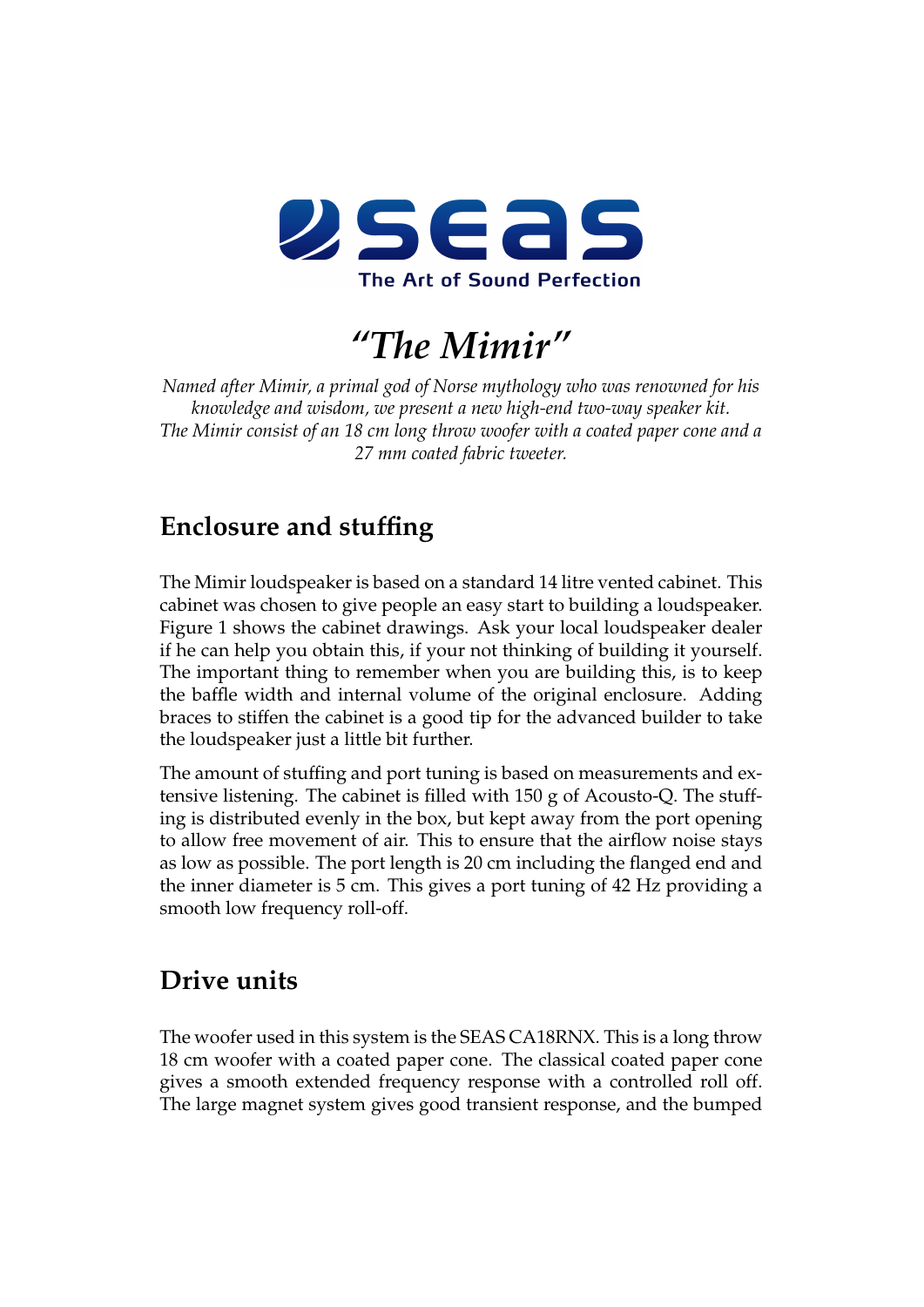

<span id="page-1-0"></span>Figure 1: Cabinet drawings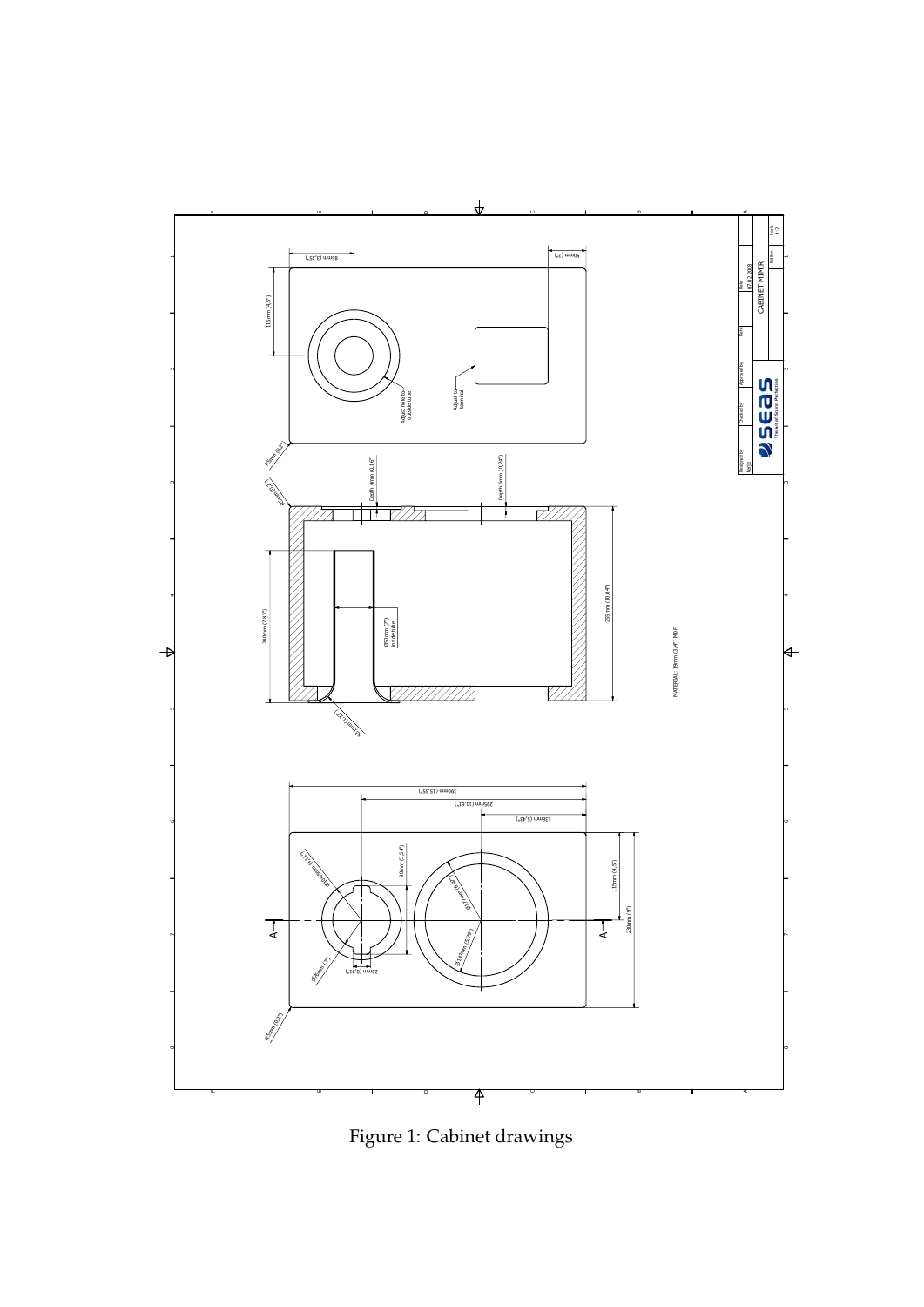back plate together with the very long, and light weight copper clad aluminum voice coil allow for extreme coil excursion with low distortion. The extremely stiff and stable injection moulded metal basket, keeps the critical components in perfect alignment. Large windows in the basket both above and below the spider reduce sound reflection, air flow noise and cavity resonance to a minimum.

The tweeter is the SEAS 27TDFC. This is a 27 mm High Definition precoated fabric dome tweeter with a wide, soft polymer surround. The dome and surround materials give high consistency and excellent stability against variations in air humidity. The voice coil is wound on an aluminum voice coil former with adequate ventilating holes to eliminate noise from internal air flow. The voice coil is immersed in low viscosity magnetic fluid, for high power handling capacity and simplified crossover design. A stiff and stable rear chamber with optimal acoustic damping allows 27TDFC to be used with moderately low crossover frequencies. The chassis is precision moulded from glass fibre reinforced plastic, and its front design offers optimum radiation conditions.

For detailed technical parameters on the drive units see the data sheet:

- [27TDFC H1189](http://www.seas.no/index.php?option=com_content&task=view&id=87&Itemid=111)
- [CA18RNX H1215](http://www.seas.no/index.php?option=com_content&task=view&id=109&Itemid=131)

## **Crossover**

The crossover is designed in LspCAD from IJData, with the objective to obtain a simple design without sacrificing the overall quality. Driver response and impedance were measured with the drivers mounted in the box at 1 metre distance 15◦ off the tweeter axis in an anechoic room. This reference point was used in the design to minimize the influence of baffle edge diffraction. By measuring the drivers at the same point it is easy to simulate the summation of and phase response between the drivers.

The crossover was developed empirically, without confinement to the traditional textbook filter formulas. The drivers should be in phase at the crossover frequency, and the sum should be flat when both drivers are at -6dB relative to the pass band level. Now the inevitable vertical offaxis cancellation, which is always present with the use of non-coincident drivers, is at least outside the listening axis (tweeter axis).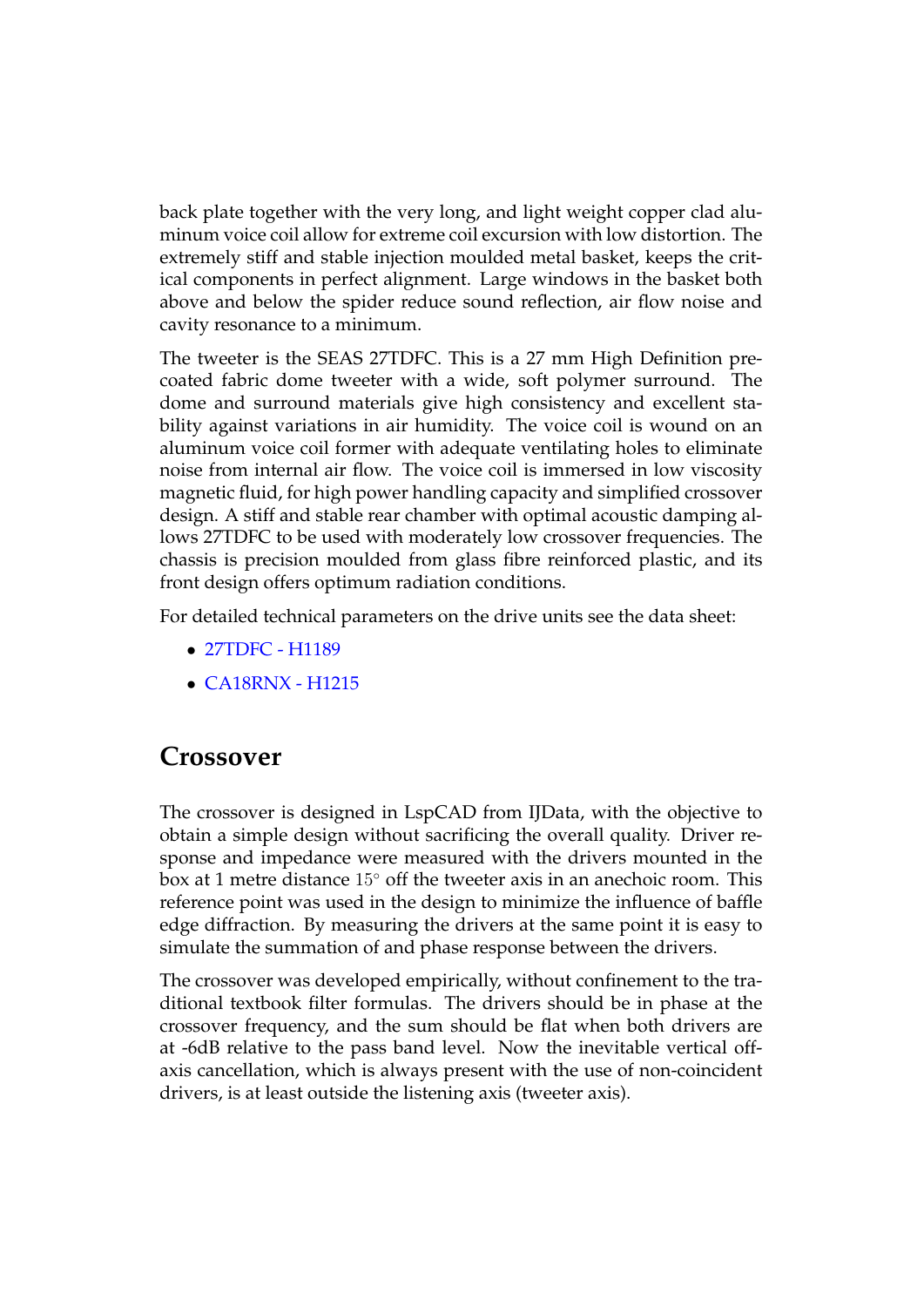To accomplish the design goals it was necessary to use a 2nd order electrical filter for the high pass section, with an "l-pad" for attenuation because of the different sensitivities of the drivers. The low pass section was realised with a 2nd order electrical filter and a baffle-step compensator consisting of a parallel connection of an inductor and a resistor in series with the driver, thus providing a flat frequency response. The crossover schematics is shown in figure [2.](#page-3-0)



<span id="page-3-0"></span>Figure 2: Crossover schematics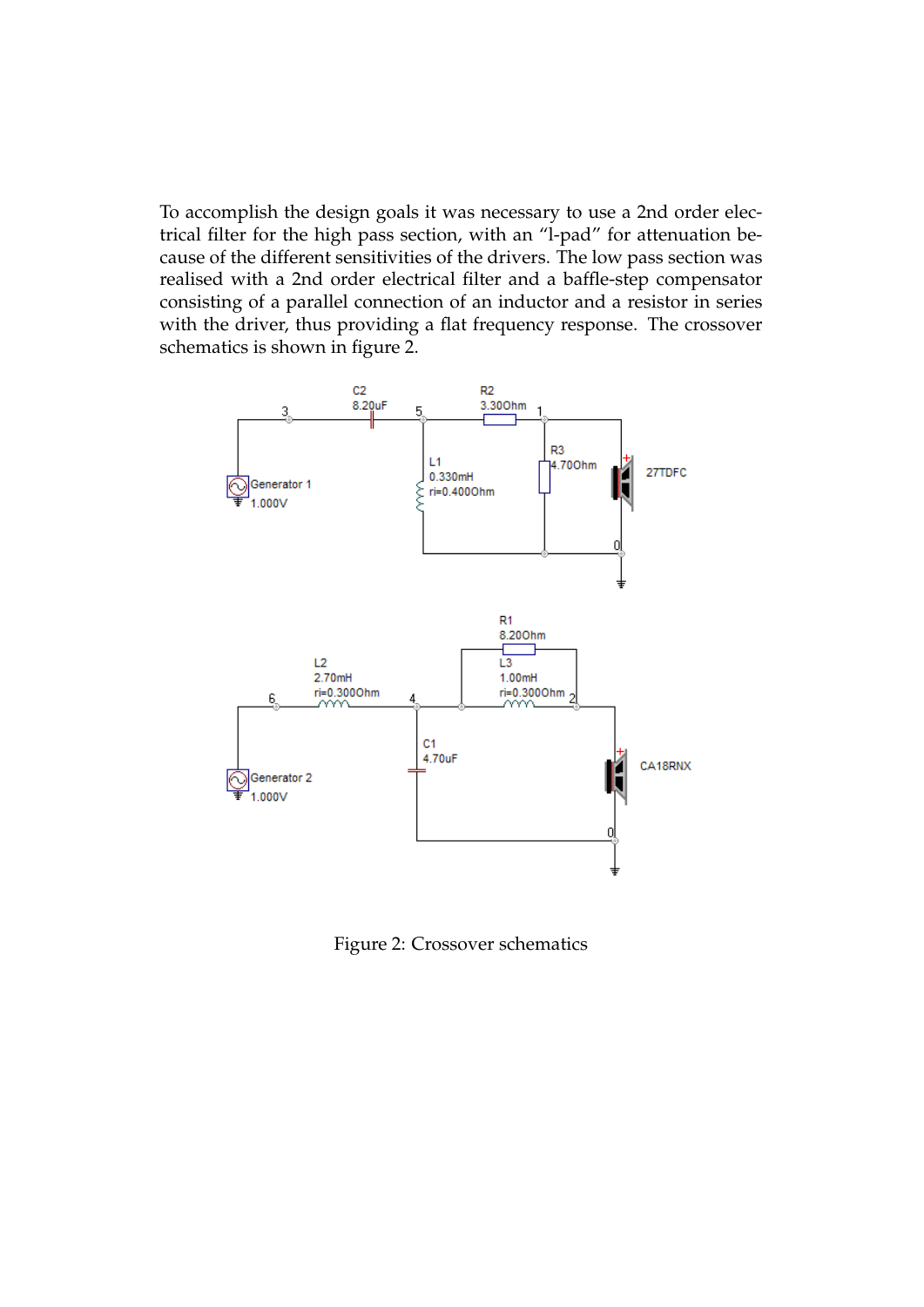## **Measurements**

The measurements are taken in free field at 1 metre 15◦ off tweeter axis. Figure [3](#page-4-0) shows the results of the measurements. As seen in the figure the average sensitivity is 84dB and the response lies within  $\pm$  2dB.



<span id="page-4-0"></span>Figure 3: Anechoic free field response at 1m 15◦ measured at 2.83V. Impedance measured at 2V.

The black curve shows the response with the tweeter connected with opposite polarity. In this curve we look for a deep and symmetrical notch around the crossover frequency, which indicates that the drivers are in phase in the crossover region. Here the notch is more than 25dB deep, and that confirms that this system has a very good phase response. The blue and green curves show respectively the response of the woofer and the tweeter.

The 2nd order electrical crossover combined with the natural roll-off of the drivers gives a 4th order acoustical Linkwitz-Riley slope. The crossover frequency is 2.2 kHz, high enough for the tweeter to operate inside its limits, even at high amplitudes, and low enough so that the woofer doesn't become too directional, and thus providing a smooth power respons.

The off-axis respons of the Mimir is shown in figure [4.](#page-5-0) This figure shows that the power response is very smooth throughout the whole frequency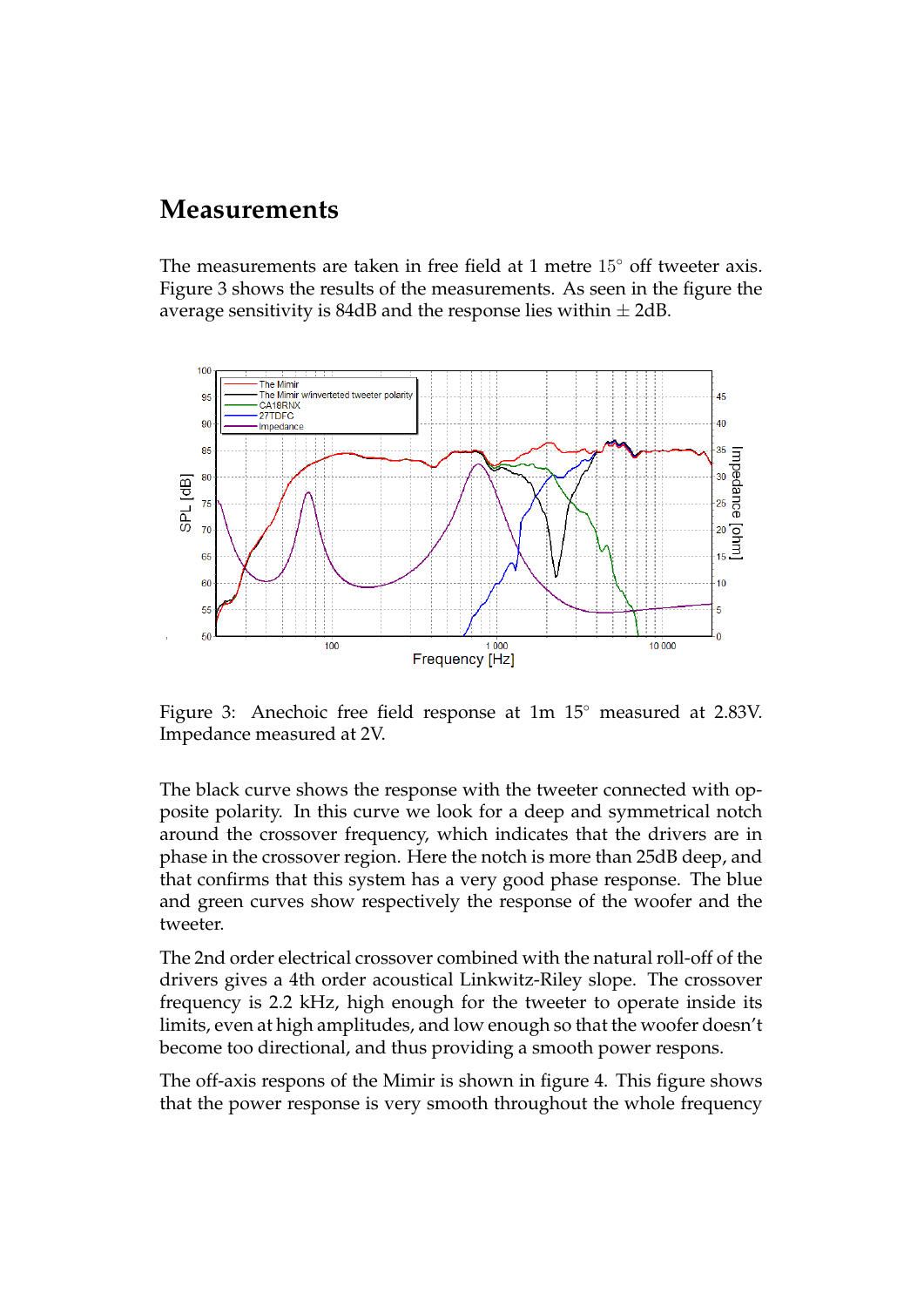

<span id="page-5-0"></span>Figure 4: SPL at 1m, 2.83V, on- and off-axis



<span id="page-5-1"></span>Figure 5: Harmonic distortion at 12V 96dB SPL 1m on-axis